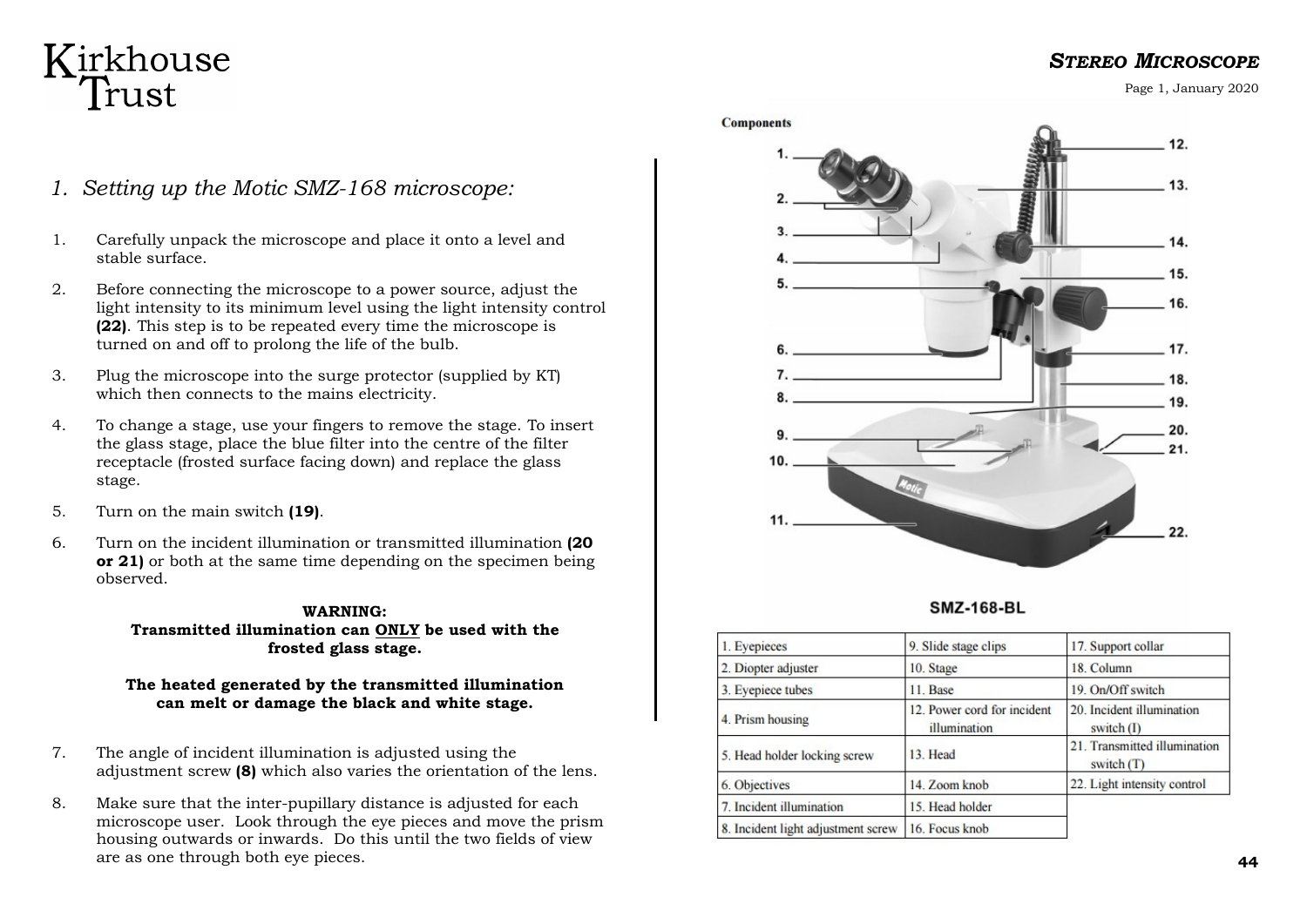### *STEREO MICROSCOPE*

Page 2, January 2020

# Kirkhouse Trust

### *2. Viewing a specimen:*

- 1. Turn the zoom control **(14)** to the lowest magnification of 0.75x.
- 2. Place the specimen onto the centre of the microscope stage and secure in place using the slide stage clips.
- 3. Turn the focusing control **(16)** to mid-focus range.
- 4. The head holder **(15)** is mounted on a column **(18)** which can be moved up and down depending on the size of the object being focused.
- 5. To change magnification, turn the zoom control **(14)** to the lowest magnification and focus the image, then switch to the highest magnification and focus the image. The stereo microscope is now "parfocal".
- 6. To compensate for the differences in vision between the left and right eyes, the diopter must be adjusted. Using the right eye, look through the right-hand eyepiece, and then adjust the focus. Using your left eye, look through the left-hand eyepiece and adjust the focus by turning the diopter adjuster on the left-hand tube until the image appears sharp.
- 7. If depth of field is required to work with a sample e.g. single spore isolation from a fungal culture, the 2X objective should be unscrewed—this leaves the 1X objective in place. Replace the 10X eyepieces with 15X eyepieces.
- *3. Changing the height of head holder:*
- 1. Support the head holder **(15)** with one hand (without touching any lenses) and the other loosen the screw on the support collar **(17).**  The head holder can now be moved down to the base **(11).**
- 2. Supporting the head, loosen the head holder locking screw.



- 3. Looking through the eyepieces, move the head holder up or down until the specimen comes into focus. Tighten the head holder locking screw and do not let go of the head.
- 4. Slide the security collar up to the head holder and tighten the support collar screw and the screw on the back of the head holder. Now the head can be released. It is not necessary to adjust the head every time the specimen is changed, only when unable to bring the image into focus.
- 5. Adjust the focus control **(16)** until the image appears sharp.